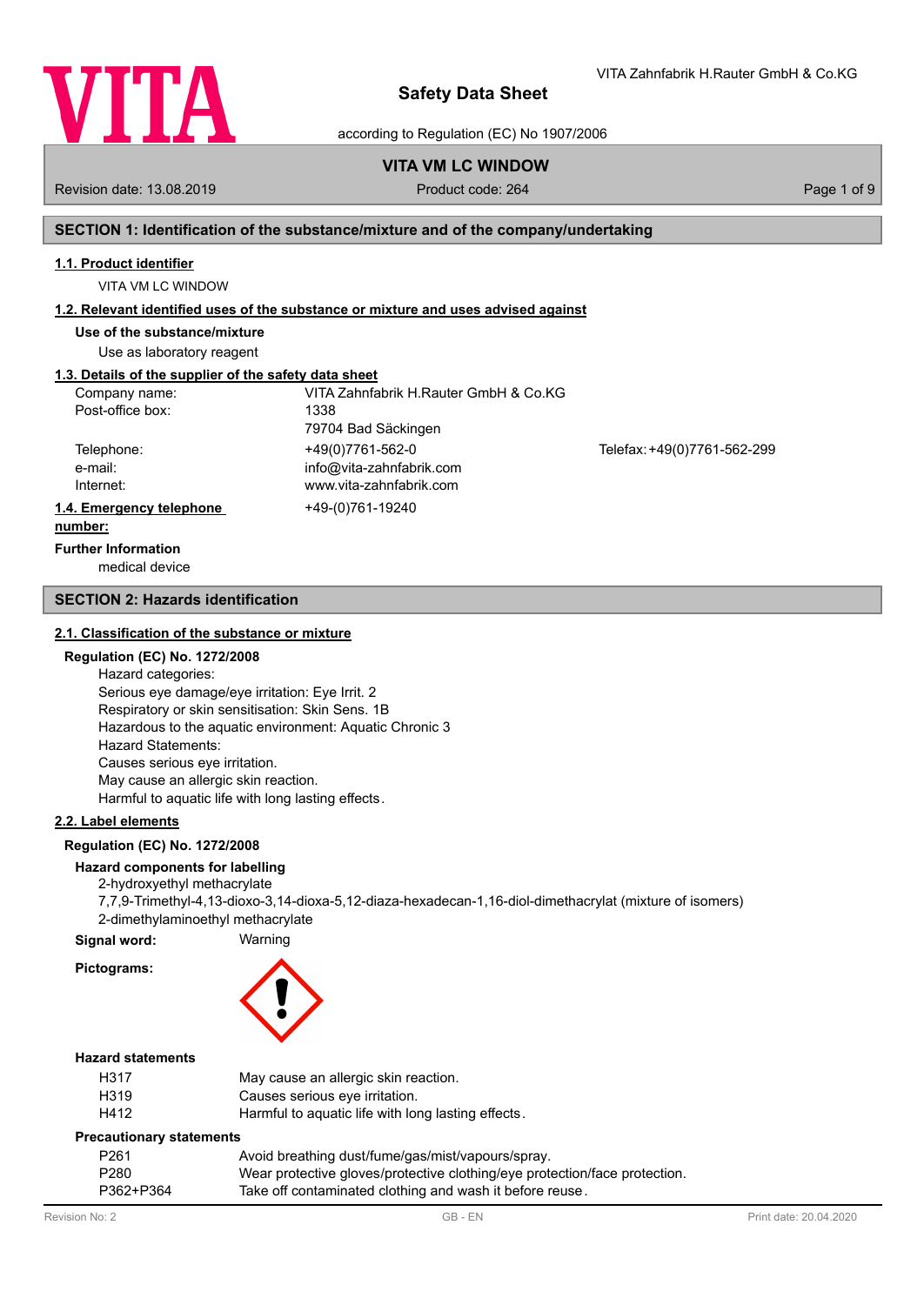

according to Regulation (EC) No 1907/2006

# **VITA VM LC WINDOW**

Revision date: 13.08.2019 **Product code: 264** Product code: 264 Page 2 of 9

# **2.3. Other hazards**

No information available.

# **SECTION 3: Composition/information on ingredients**

### **3.2. Mixtures**

#### **Hazardous components**

| <b>CAS No</b> | Chemical name                                                                                              |                                                                                              |                  |               |  |
|---------------|------------------------------------------------------------------------------------------------------------|----------------------------------------------------------------------------------------------|------------------|---------------|--|
|               | EC No                                                                                                      | Index No                                                                                     | <b>REACH No</b>  |               |  |
|               | <b>GHS Classification</b>                                                                                  |                                                                                              |                  |               |  |
| 72869-86-4    | 7,7,9-Trimethyl-4,13-dioxo-3,14-dioxa-5,12-diaza-hexadecan-1,16-diol-dimethacrylat (mixture of<br>isomers) |                                                                                              |                  | $30 - 535 \%$ |  |
|               | 276-957-5                                                                                                  |                                                                                              | 01-2120751202-68 |               |  |
|               | Skin Sens. 1B, Aquatic Chronic 3; H317 H412                                                                |                                                                                              |                  |               |  |
| 94108-97-1    | Ditrimethylolpropane Tetraacrylate                                                                         |                                                                                              |                  |               |  |
|               | 302-434-9                                                                                                  |                                                                                              | 01-2119977121-41 |               |  |
|               | Eye Irrit. 2, Aquatic Chronic 2; H319 H411                                                                 |                                                                                              |                  |               |  |
| 79-41-4       | Methacrylsäure                                                                                             |                                                                                              |                  | < 1 %         |  |
|               | 201-204-4                                                                                                  |                                                                                              | 01-2119463884-26 |               |  |
|               |                                                                                                            | Acute Tox. 3, Acute Tox. 4, Acute Tox. 4, Skin Corr. 1A, STOT SE 3; H311 H332 H302 H314 H335 |                  |               |  |
| 2867-47-2     | 2-dimethylaminoethyl methacrylate                                                                          |                                                                                              |                  | $< 1$ %       |  |
|               | 220-688-8                                                                                                  | 607-132-00-3                                                                                 |                  |               |  |
|               | Acute Tox. 4, Acute Tox. 4, Skin Irrit. 2, Eye Irrit. 2, Skin Sens. 1; H312 H302 H315 H319 H317            |                                                                                              |                  |               |  |

Full text of H and EUH statements: see section 16.

#### **SECTION 4: First aid measures**

#### **4.1. Description of first aid measures**

#### **After inhalation**

Provide fresh air. When in doubt or if symptoms are observed, get medical advice.

#### **After contact with skin**

After contact with skin, wash immediately with plenty of water and soap. Take off immediately all contaminated clothing and wash it before reuse. Medical treatment necessary. After contact with skin, wash immediately with plenty of water and soap.

#### **After contact with eyes**

After contact with the eyes, rinse with water with the eyelids open for a sufficient length of time, then consult an ophthalmologist immediately.

#### **After ingestion**

Rinse mouth immediately and drink plenty of water.

#### **4.2. Most important symptoms and effects, both acute and delayed**

No information available.

#### **4.3. Indication of any immediate medical attention and special treatment needed**

Treat symptomatically.

### **SECTION 5: Firefighting measures**

### **5.1. Extinguishing media**

## **Suitable extinguishing media**

Co-ordinate fire-fighting measures to the fire surroundings.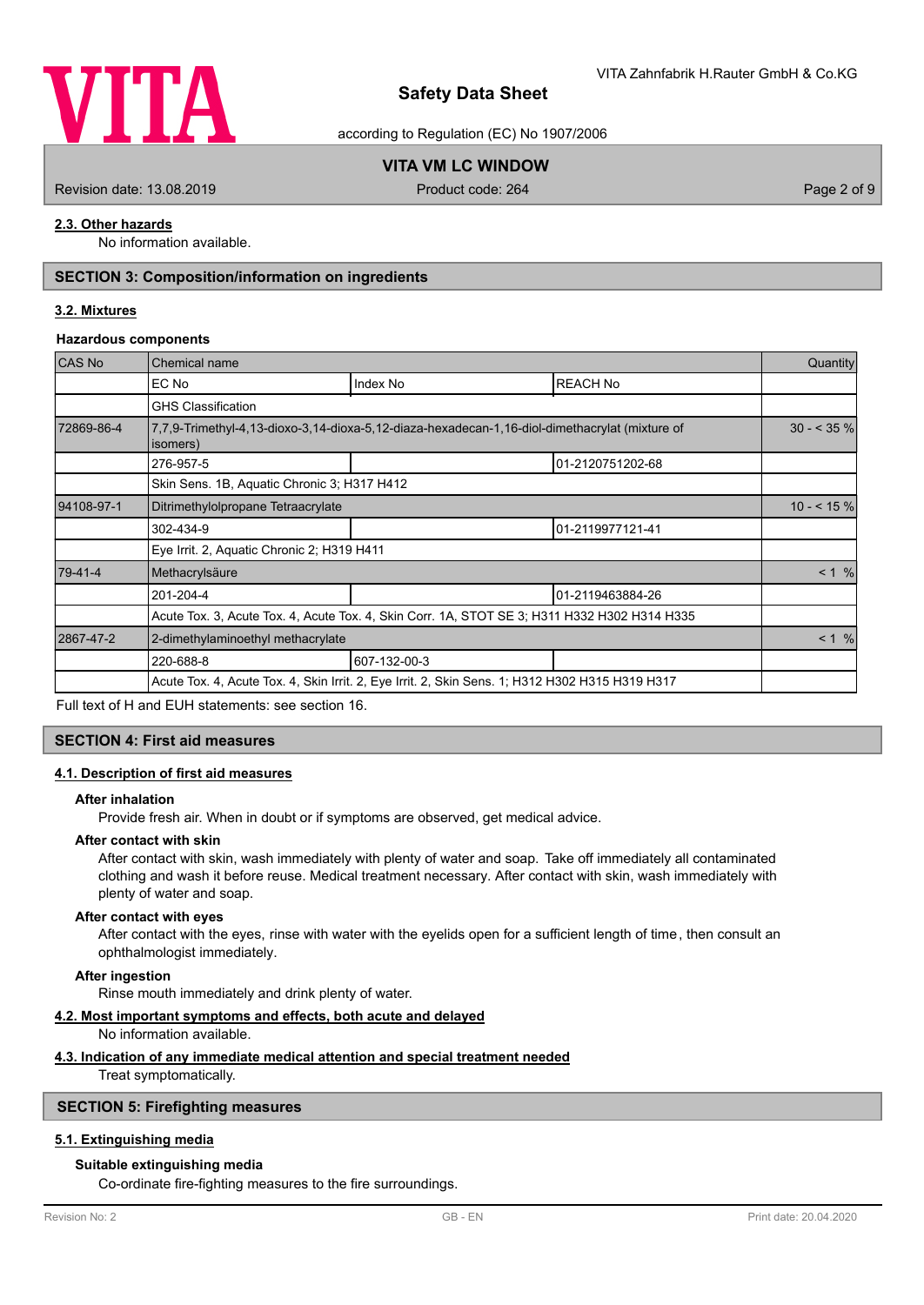

according to Regulation (EC) No 1907/2006

# **VITA VM LC WINDOW**

Revision date: 13.08.2019 <br>
Product code: 264 Page 3 of 9

# **5.2. Special hazards arising from the substance or mixture**

Non-flammable.

# **5.3. Advice for firefighters**

Wear a self-contained breathing apparatus and chemical protective clothing. Full protection suit.

### **Additional information**

Suppress gases/vapours/mists with water spray jet. Collect contaminated fire extinguishing water separately. Do not allow entering drains or surface water.

#### **SECTION 6: Accidental release measures**

#### **6.1. Personal precautions, protective equipment and emergency procedures**

Provide adequate ventilation. Do not breathe gas/fumes/vapour/spray. Avoid contact with skin, eyes and clothes. Use personal protection equipment.

#### **6.2. Environmental precautions**

Do not allow to enter into surface water or drains.

#### **6.3. Methods and material for containment and cleaning up**

Take up mechanically. Treat the recovered material as prescribed in the section on waste disposal.

#### **6.4. Reference to other sections**

Safe handling: see section 7 Personal protection equipment: see section 8 Disposal: see section 13

#### **SECTION 7: Handling and storage**

# **7.1. Precautions for safe handling**

#### **Advice on safe handling**

No special measures are necessary.

No special fire protection measures are necessary. **Advice on protection against fire and explosion**

#### **7.2. Conditions for safe storage, including any incompatibilities**

# **Requirements for storage rooms and vessels**

Keep container tightly closed.

#### **Hints on joint storage**

No special measures are necessary.

# **7.3. Specific end use(s)**

Use as laboratory reagent

### **SECTION 8: Exposure controls/personal protection**

#### **8.1. Control parameters**

#### **Exposure limits (EH40)**

| <b>ICAS No</b> | Substance        | ppm             | mg/m <sup>3</sup> | fibres/mll | Category      | Origin     |
|----------------|------------------|-----------------|-------------------|------------|---------------|------------|
| 79-41-4        | Methacrylic acid | 20 <sub>l</sub> | 72                |            | TWA(8 h)      | WEL        |
|                |                  | 40              | 143I              |            | STEL (15 min) | <b>WEL</b> |

#### **8.2. Exposure controls**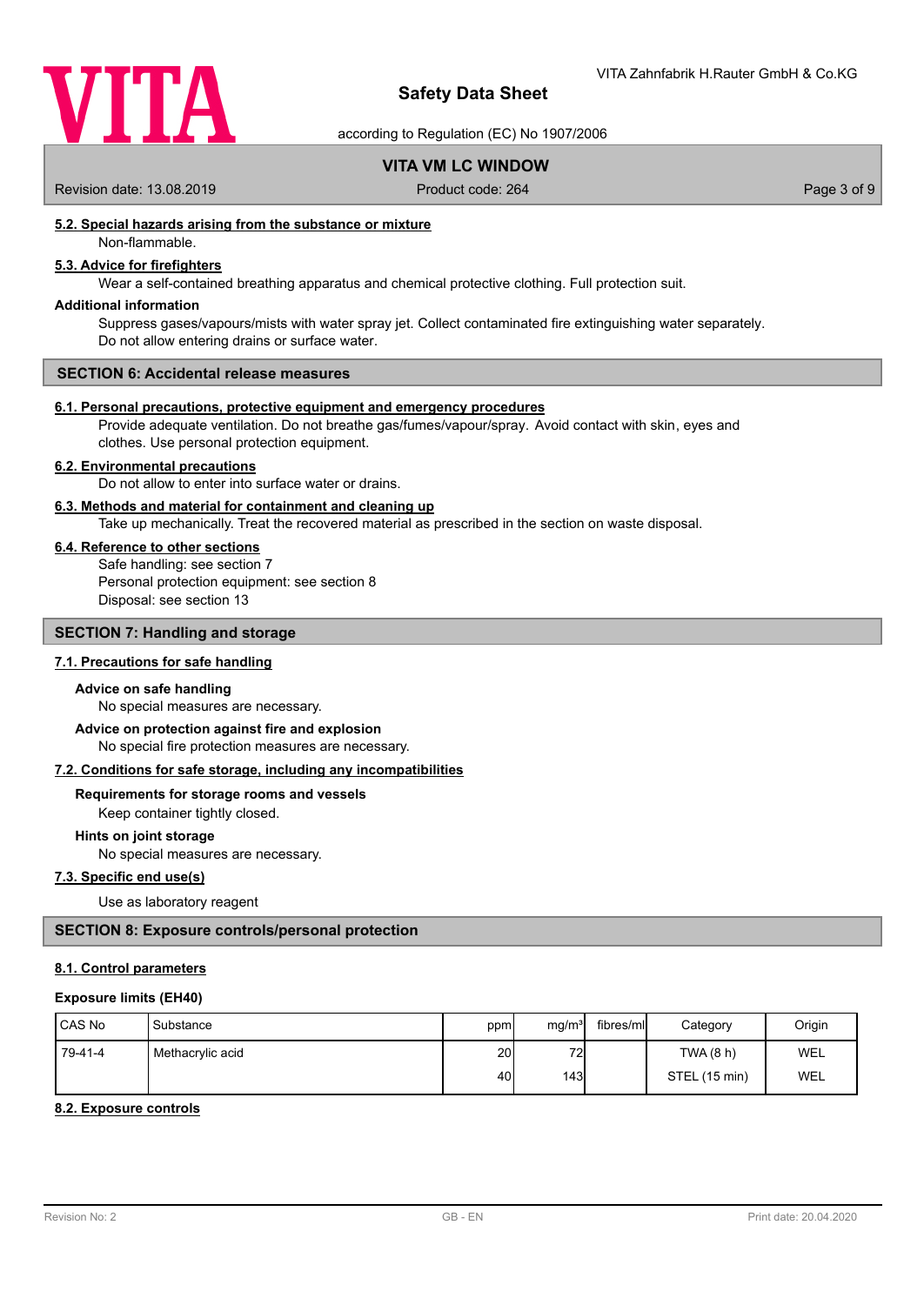

according to Regulation (EC) No 1907/2006

# **VITA VM LC WINDOW**

Revision date: 13.08.2019 **Product code: 264** Product code: 264 Page 4 of 9



# **Protective and hygiene measures**

Remove contaminated, saturated clothing immediately. Draw up and observe skin protection programme. Wash hands and face before breaks and after work and take a shower if necessary . When using do not eat, drink, smoke, sniff.

#### **Eye/face protection**

Suitable eye protection: goggles.

#### **Hand protection**

When handling with chemical substances, protective gloves must be worn with the CE-label including the four control digits. The quality of the protective gloves resistant to chemicals must be chosen as a function of the specific working place concentration and quantity of hazardous substances. For special purposes, it is recommended to check the resistance to chemicals of the protective gloves mentioned above together with the supplier of these gloves. Recommended glove articles Dermatril P Breakthrough time (maximum wearing time) 30 min NBR (Nitrile rubber)

#### **Skin protection**

Use of protective clothing.

# **Respiratory protection**

In case of inadequate ventilation wear respiratory protection. Provide adequate ventilation as well as local exhaustion at critical locations. Technical ventilation of workplace

#### **SECTION 9: Physical and chemical properties**

#### **9.1. Information on basic physical and chemical properties**

| Physical state:                                               |                |                |
|---------------------------------------------------------------|----------------|----------------|
| Colour:                                                       |                |                |
| Odour:                                                        | characteristic |                |
| pH-Value:                                                     |                | not determined |
| Changes in the physical state                                 |                |                |
| Melting point:                                                |                | not determined |
| Initial boiling point and boiling range:                      |                | 251 °C         |
| Flash point:                                                  |                | $>250$ °C      |
| <b>Flammability</b>                                           |                |                |
| Solid:                                                        |                | not determined |
| Gas:                                                          |                | not applicable |
| <b>Explosive properties</b><br>The product is not: Explosive. |                |                |
| Lower explosion limits:                                       |                | not determined |
| Upper explosion limits:                                       |                | not determined |
| <b>Auto-ignition temperature</b>                              |                |                |
| Solid:                                                        |                | not determined |
| Gas:                                                          |                | not applicable |
| Decomposition temperature:                                    |                | not determined |
| <b>Oxidizing properties</b><br>Not oxidising.                 |                |                |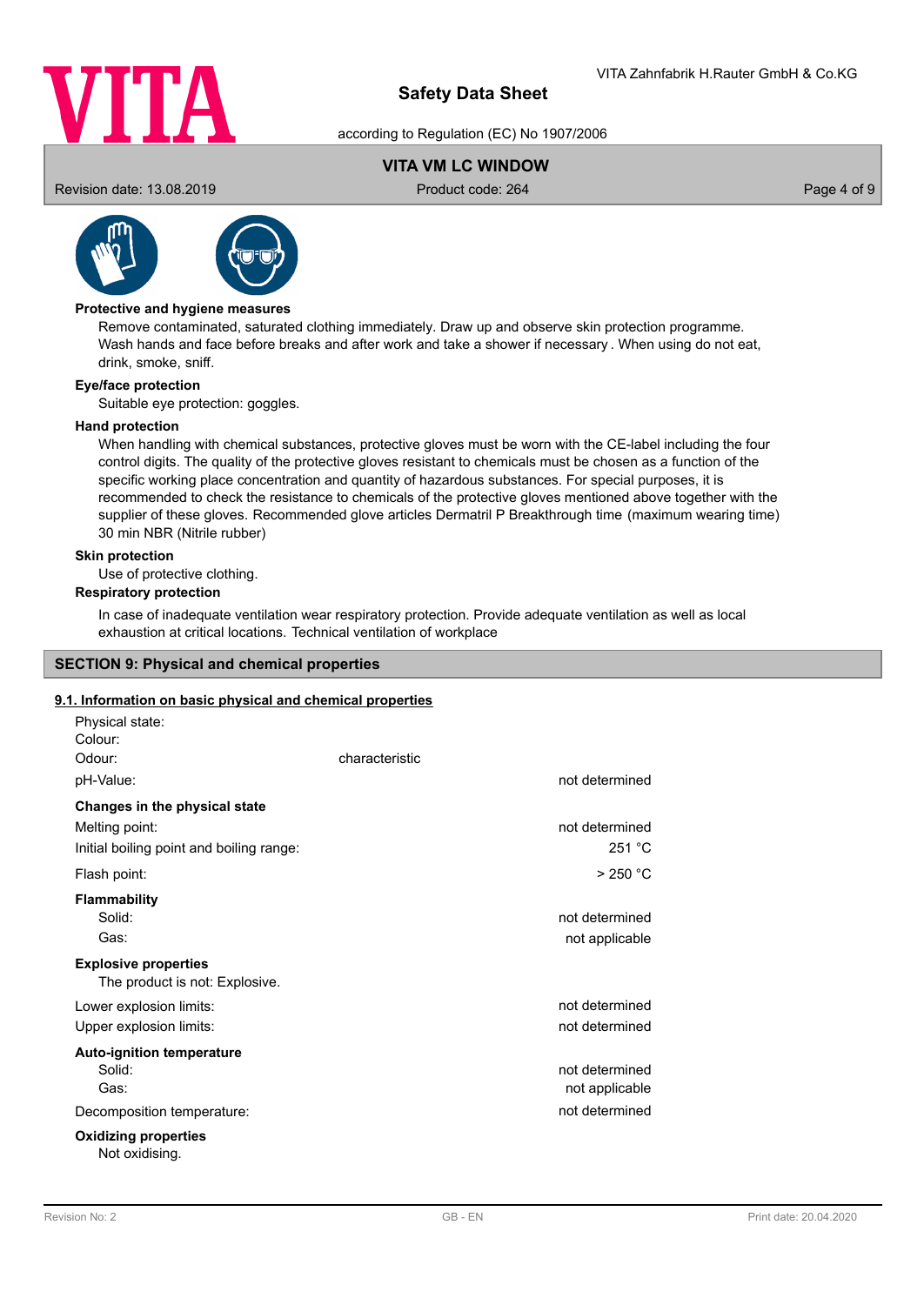

### according to Regulation (EC) No 1907/2006

| <b>VITA VM LC WINDOW</b>                       |                   |             |  |  |
|------------------------------------------------|-------------------|-------------|--|--|
| Revision date: 13.08.2019                      | Product code: 264 | Page 5 of 9 |  |  |
| Vapour pressure:<br>(at 50 $^{\circ}$ C)       | <=1100 hPa        |             |  |  |
| Density:                                       | not determined    |             |  |  |
| Water solubility:                              | No.               |             |  |  |
| Solubility in other solvents<br>not determined |                   |             |  |  |
| Partition coefficient:                         | not determined    |             |  |  |
| Vapour density:                                | not determined    |             |  |  |
| Evaporation rate:                              | not determined    |             |  |  |
| 9.2. Other information                         |                   |             |  |  |
| Solid content:                                 | 98,5 %            |             |  |  |

# **SECTION 10: Stability and reactivity**

#### **10.1. Reactivity**

No hazardous reaction when handled and stored according to provisions.

### **10.2. Chemical stability**

The product is stable under storage at normal ambient temperatures.

# **10.3. Possibility of hazardous reactions**

No known hazardous reactions.

#### **10.4. Conditions to avoid**

none

# **10.5. Incompatible materials**

No information available.

### **10.6. Hazardous decomposition products**

No known hazardous decomposition products.

# **SECTION 11: Toxicological information**

#### **11.1. Information on toxicological effects**

#### **Acute toxicity**

Based on available data, the classification criteria are not met.

| CAS No    | Chemical name                     |                     |            |         |        |        |
|-----------|-----------------------------------|---------------------|------------|---------|--------|--------|
|           | Exposure route                    | Dose                |            | Species | Source | Method |
| 79-41-4   | Methacrylsäure                    |                     |            |         |        |        |
|           | oral                              | <b>ATE</b><br>mg/kg | 500        |         |        |        |
|           | dermal                            | <b>ATE</b><br>mg/kg | 300        |         |        |        |
|           | inhalation vapour                 | <b>ATE</b>          | $11$ mg/l  |         |        |        |
|           | inhalation aerosol                | <b>ATE</b>          | $1,5$ mg/l |         |        |        |
| 2867-47-2 | 2-dimethylaminoethyl methacrylate |                     |            |         |        |        |
|           | oral                              | <b>ATE</b><br>mg/kg | 500        |         |        |        |
|           | dermal                            | <b>ATE</b><br>mg/kg | 1100       |         |        |        |

#### **Irritation and corrosivity**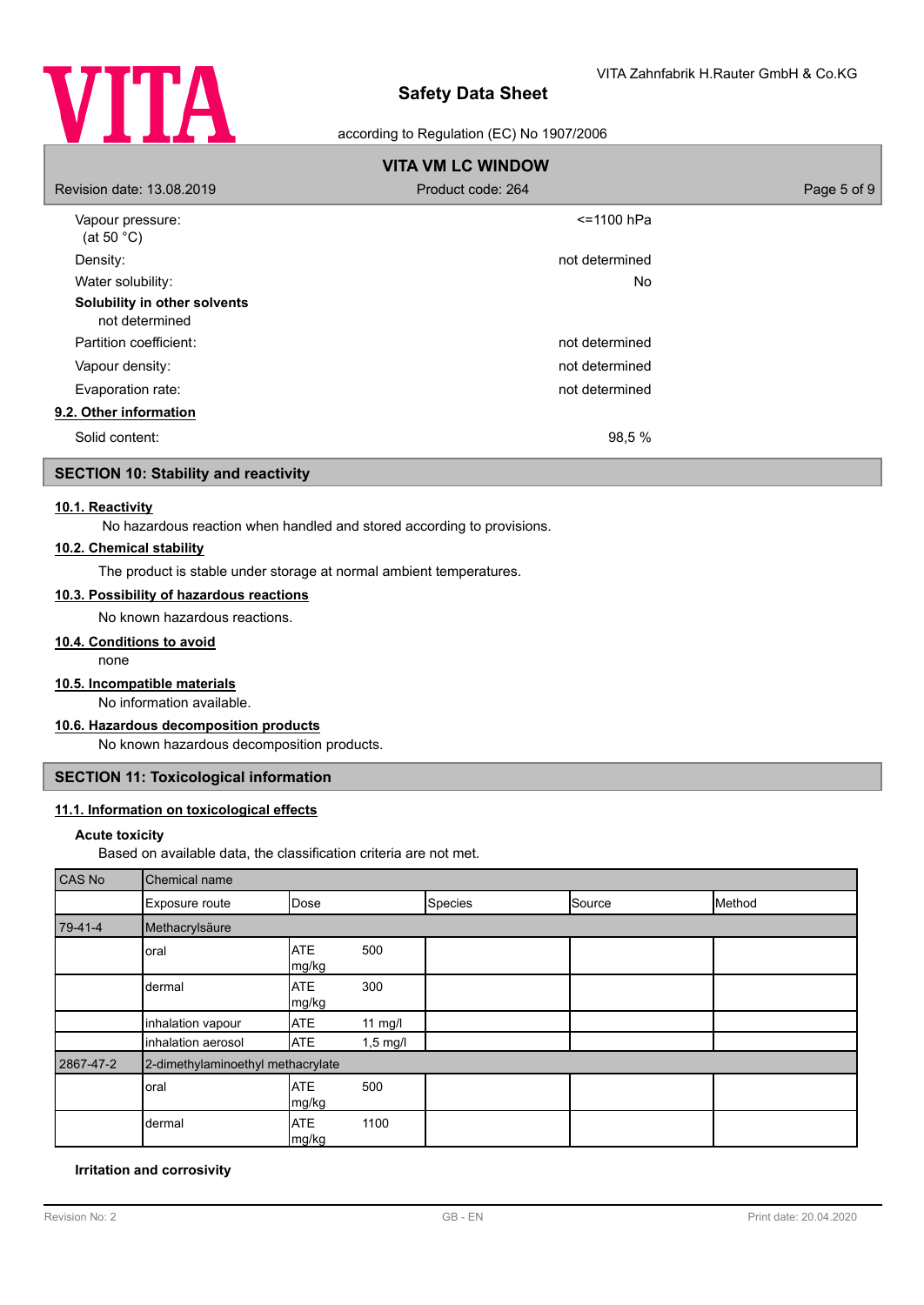

according to Regulation (EC) No 1907/2006

# **VITA VM LC WINDOW**

Revision date: 13.08.2019 **Product code: 264** Product code: 264 Page 6 of 9

#### Causes serious eye irritation.

Skin corrosion/irritation: Based on available data, the classification criteria are not met.

### **Sensitising effects**

May cause an allergic skin reaction.

(7,7,9-Trimethyl-4,13-dioxo-3,14-dioxa-5,12-diaza-hexadecan-1,16-diol-dimethacrylat (mixture of isomers); 2-dimethylaminoethyl methacrylate)

#### **Carcinogenic/mutagenic/toxic effects for reproduction**

Based on available data, the classification criteria are not met.

#### **STOT-single exposure**

Based on available data, the classification criteria are not met.

#### **STOT-repeated exposure**

Based on available data, the classification criteria are not met.

#### **Aspiration hazard**

Based on available data, the classification criteria are not met.

#### **Additional information on tests**

The mixture is classified as hazardous according to regulation (EC) No 1272/2008 [CLP].

#### **SECTION 12: Ecological information**

#### **12.1. Toxicity**

Harmful to aquatic life with long lasting effects.

# **12.2. Persistence and degradability**

The product has not been tested.

#### **12.3. Bioaccumulative potential**

The product has not been tested.

#### **12.4. Mobility in soil**

The product has not been tested.

#### **12.5. Results of PBT and vPvB assessment**

The product has not been tested.

# **12.6. Other adverse effects**

No information available.

#### **Further information**

Do not allow to enter into surface water or drains. Do not allow to enter into soil/subsoil.

### **SECTION 13: Disposal considerations**

#### **13.1. Waste treatment methods**

#### **Disposal recommendations**

Do not allow to enter into surface water or drains. Do not allow to enter into soil/subsoil. Dispose of waste according to applicable legislation.

#### **Contaminated packaging**

 Handle contaminated packages in the same way as the substance itself. Waste codes/waste designations according to EWC/AVV

#### **SECTION 14: Transport information**

#### **Land transport (ADR/RID)**

| <b>14.1. UN number:</b>           | No dangerous good in sense of this transport regulation. |
|-----------------------------------|----------------------------------------------------------|
| 14.2. UN proper shipping name:    | No dangerous good in sense of this transport regulation. |
| 14.3. Transport hazard class(es): | No dangerous good in sense of this transport regulation. |
| 14.4. Packing group:              | No dangerous good in sense of this transport regulation. |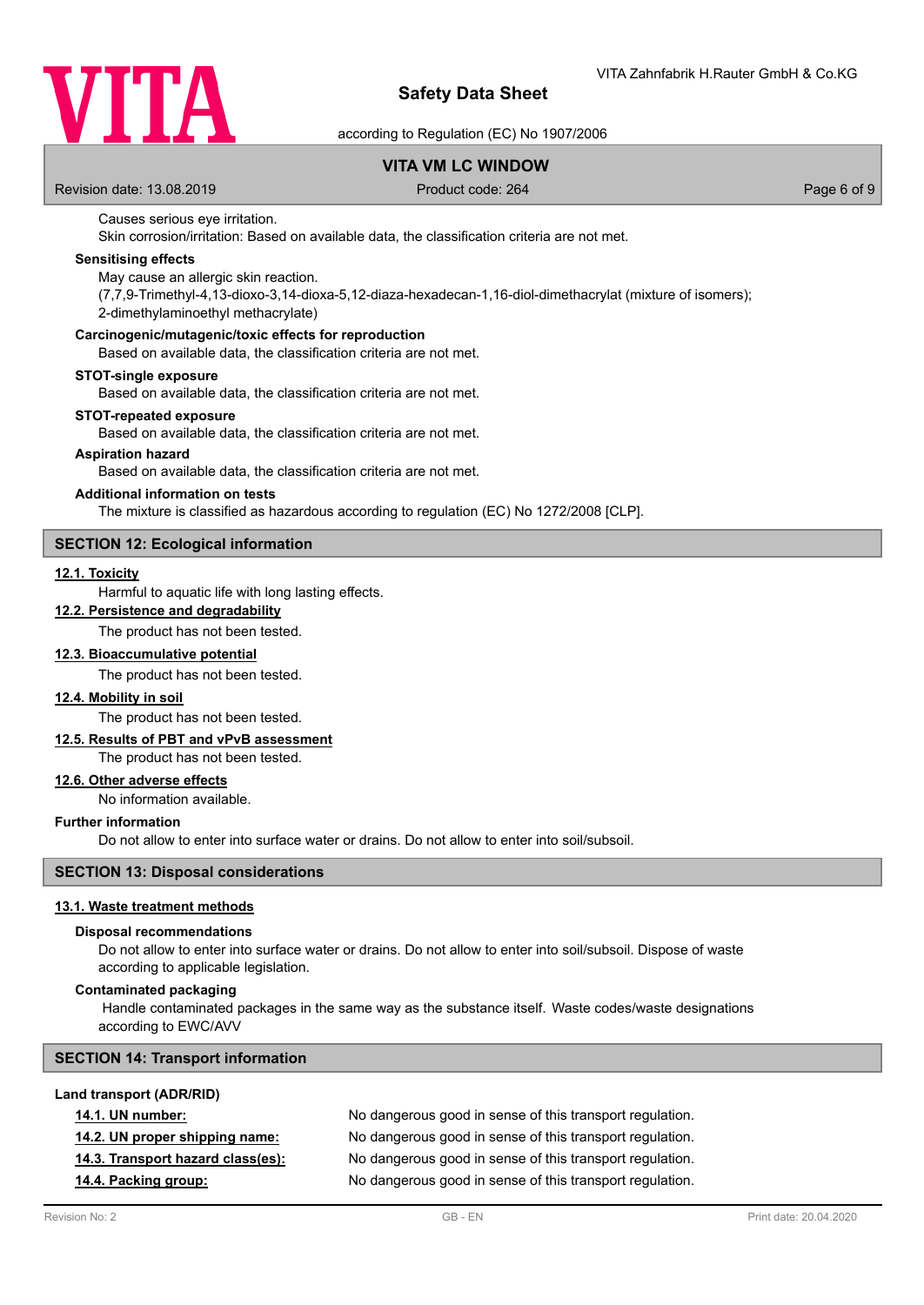

#### according to Regulation (EC) No 1907/2006

# **VITA VM LC WINDOW**

Revision date: 13.08.2019 <br>
Product code: 264 Page 7 of 9

| Inland waterways transport (ADN)                                                           |                                                                                                      |
|--------------------------------------------------------------------------------------------|------------------------------------------------------------------------------------------------------|
| 14.1. UN number:                                                                           | No dangerous good in sense of this transport regulation.                                             |
| 14.2. UN proper shipping name:                                                             | No dangerous good in sense of this transport regulation.                                             |
| 14.3. Transport hazard class(es):                                                          | No dangerous good in sense of this transport regulation.                                             |
| 14.4. Packing group:                                                                       | No dangerous good in sense of this transport regulation.                                             |
| <b>Marine transport (IMDG)</b>                                                             |                                                                                                      |
| 14.1. UN number:                                                                           | No dangerous good in sense of this transport regulation.                                             |
| 14.2. UN proper shipping name:                                                             | No dangerous good in sense of this transport regulation.                                             |
| 14.3. Transport hazard class(es):                                                          | No dangerous good in sense of this transport regulation.                                             |
| 14.4. Packing group:                                                                       | No dangerous good in sense of this transport regulation.                                             |
| Air transport (ICAO-TI/IATA-DGR)                                                           |                                                                                                      |
| 14.1. UN number:                                                                           | No dangerous good in sense of this transport regulation.                                             |
| 14.2. UN proper shipping name:                                                             | No dangerous good in sense of this transport regulation.                                             |
| 14.3. Transport hazard class(es):                                                          | No dangerous good in sense of this transport regulation.                                             |
| 14.4. Packing group:                                                                       | No dangerous good in sense of this transport regulation.                                             |
| 14.5. Environmental hazards                                                                |                                                                                                      |
| <b>ENVIRONMENTALLY HAZARDOUS:</b>                                                          | no                                                                                                   |
| 14.6. Special precautions for user<br>No information available.                            |                                                                                                      |
| 14.7. Transport in bulk according to Annex II of Marpol and the IBC Code<br>not applicable |                                                                                                      |
| <b>SECTION 15: Regulatory information</b>                                                  |                                                                                                      |
|                                                                                            | 15.1. Safety, health and environmental regulations/legislation specific for the substance or mixture |
| EU regulatory information                                                                  |                                                                                                      |
| 2010/75/EU (VOC):                                                                          | 0.173%                                                                                               |

2004/42/EC (VOC): 0,173 % Information according to 2012/18/EU (SEVESO III):

**National regulatory information**

Employment restrictions:

Observe restrictions to employment for juveniles according to the 'juvenile work protection guideline' (94/33/EC). Water hazard class (D): 3 - strongly hazardous to water Skin resorption/Sensitization: Causes allergic hypersensitivity reactions.

#### **15.2. Chemical safety assessment**

Chemical safety assessments for substances in this mixture were not carried out.

# **SECTION 16: Other information**

#### **Abbreviations and acronyms**

ADR: Accord européen sur le transport des marchandises dangereuses par Route (European Agreement concerning the International Carriage of Dangerous Goods by Road ) IMDG: International Maritime Code for Dangerous Goods IATA: International Air Transport Association GHS: Globally Harmonized System of Classification and Labelling of Chemicals EINECS: European Inventory of Existing Commercial Chemical Substances ELINCS: European List of Notified Chemical Substances

Not subject to 2012/18/EU (SEVESO III)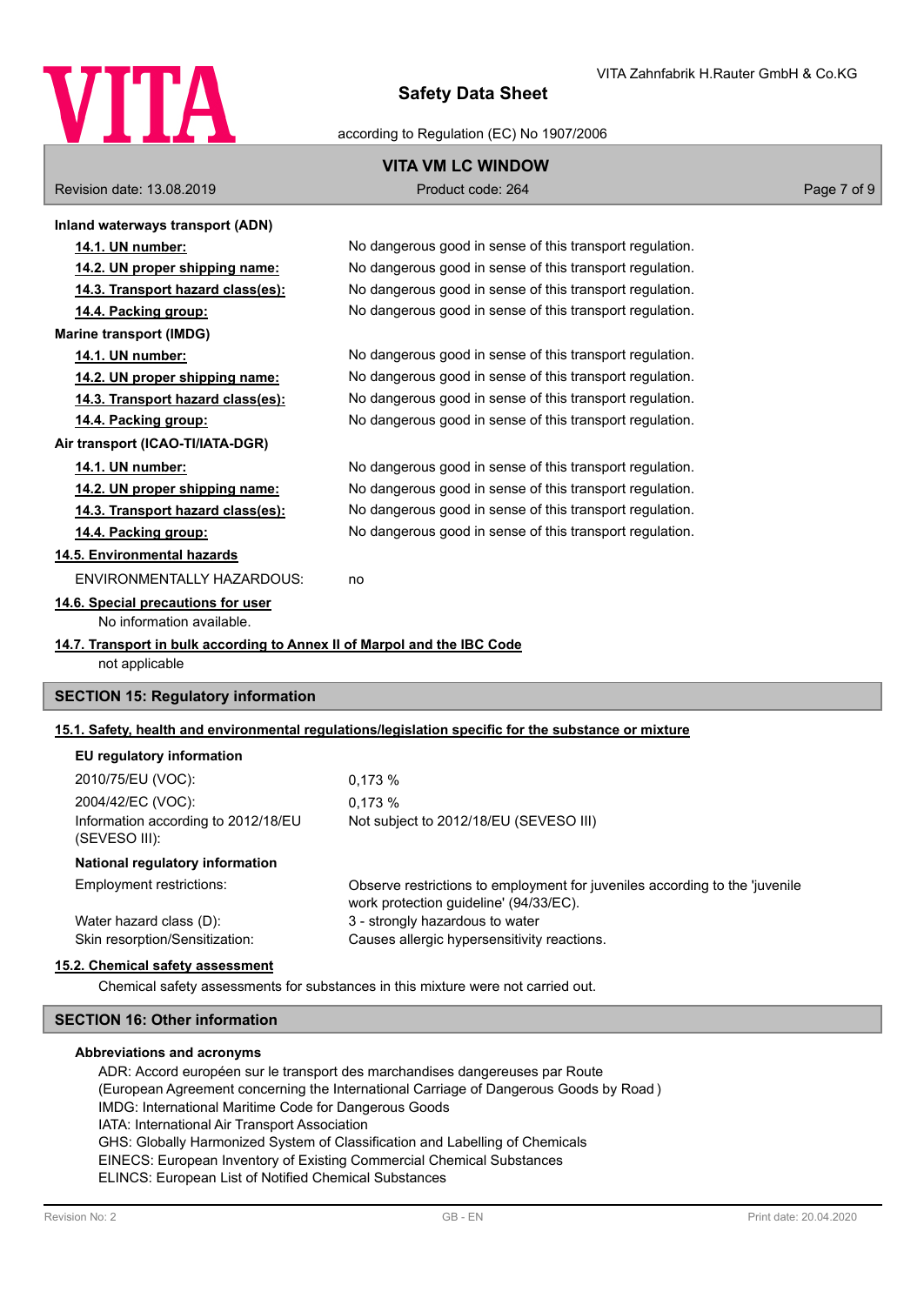

according to Regulation (EC) No 1907/2006

# **VITA VM LC WINDOW**

Revision date: 13.08.2019 **Product code: 264** Product code: 264 Page 8 of 9

CAS: Chemical Abstracts Service LC50: Lethal concentration, 50% LD50: Lethal dose, 50% CLP: Classification, labelling and Packaging REACH: Registration, Evaluation and Authorization of Chemicals GHS: Globally Harmonised System of Classification, Labelling and Packaging of Chemicals UN: United Nations DNEL: Derived No Effect Level DMEL: Derived Minimal Effect Level PNEC: Predicted No Effect Concentration ATE: Acute toxicity estimate LL50: Lethal loading, 50% EL50: Effect loading, 50% EC50: Effective Concentration 50% ErC50: Effective Concentration 50%, growth rate NOEC: No Observed Effect Concentration BCF: Bio-concentration factor PBT: persistent, bioaccumulative, toxic vPvB: very persistent, very bioaccumulative RID: Regulations concerning the international carriage of dangerous goods by rail ADN: European Agreement concerning the International Carriage of Dangerous Goods by Inland Waterways (Accord européen relatif au transport international des marchandises dangereuses par voies de navigation intérieures) EmS: Emergency Schedules MFAG: Medical First Aid Guide ICAO: International Civil Aviation Organization MARPOL: International Convention for the Prevention of Marine Pollution from Ships IBC: Intermediate Bulk Container VOC: Volatile Organic Compounds SVHC: Substance of Very High Concern For abbreviations and acronyms, see table at http://abbrev.esdscom.eu

# **Classification for mixtures and used evaluation method according to Regulation (EC) No. 1272/2008 [CLP]**

| Classification          | Classification procedure |
|-------------------------|--------------------------|
| Eye Irrit. 2; H319      | Calculation method       |
| Skin Sens. 1B: H317     | Calculation method       |
| Aquatic Chronic 3: H412 | Calculation method       |

### **Relevant H and EUH statements (number and full text)**

| H302 | Harmful if swallowed.                             |
|------|---------------------------------------------------|
| H311 | Toxic in contact with skin.                       |
| H312 | Harmful in contact with skin.                     |
| H314 | Causes severe skin burns and eye damage.          |
| H315 | Causes skin irritation.                           |
| H317 | May cause an allergic skin reaction.              |
| H319 | Causes serious eve irritation.                    |
| H332 | Harmful if inhaled.                               |
| H335 | May cause respiratory irritation.                 |
| H411 | Toxic to aquatic life with long lasting effects.  |
| H412 | Harmful to aquatic life with long lasting effects |

#### **Further Information**

The information is based on the present level of our knowledge. It does not, however, give assurance of product properties and establishes no contract legal rights. The receiver of our product is singularly responsible for adhering to existing laws and regulations.